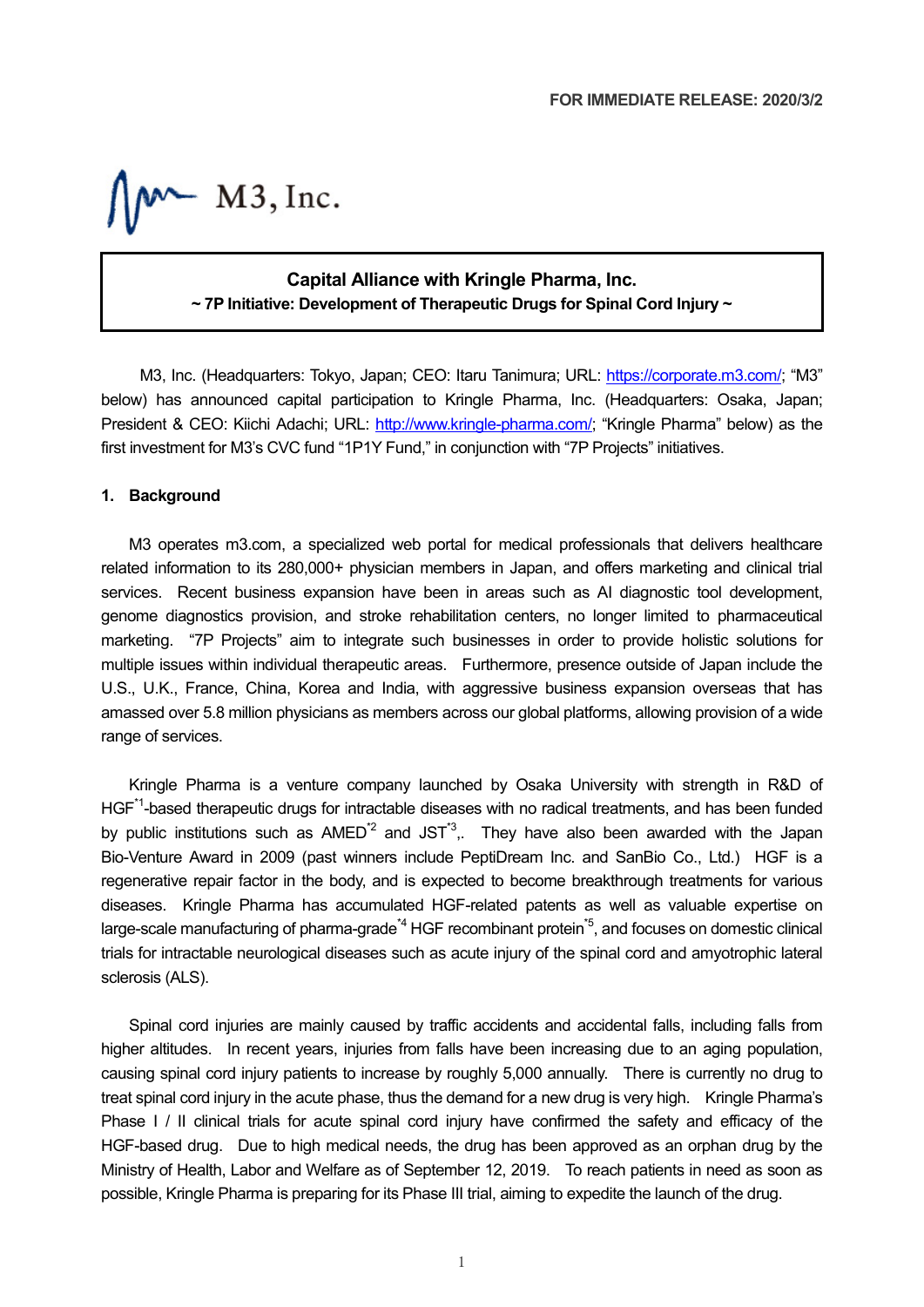- \*1 Hepatocyte Growth Factor
- \*2 Japan Agency for Medical Research and Development
- \*3 Japan Science and Technology Agency
- \*4 Protein produced from host cells transfected with human HGF gene using genetic recombination techniques
- \*5 GMP(Good Manufacturing Practice) grade

**< Anticipated Therapy Areas for Potential Clinical Application of HGF\*6 >**

| Organ         | <b>Disease Name</b> (Blue letters: under development)                                                                                                     |
|---------------|-----------------------------------------------------------------------------------------------------------------------------------------------------------|
| <b>Neural</b> | <b>Spinal cord injury, Amyotrophic Lateral</b><br><b>Sclerosis (ALS), cerebral infarction</b>                                                             |
| <b>Kidney</b> | Acute renal failure, chronic renal failure, renal<br>transplant, diabetic nephropathy                                                                     |
| <b>Liver</b>  | Acute hepatitis, fulminant hepatitis, cirrhosis,<br>biliary atresia, fatty liver, liver transplantation                                                   |
| Lung          | Acute pneumonia, pulmonary fibrosis, lung<br>transplantation                                                                                              |
|               | Vascular disorders (atherosclerosis obliterans,<br>Circulatory prevention of vascular restenosis, etc.),<br>myocardial infarction, dilated cardiomyopathy |
| <b>Others</b> | Skin ulcer, vocal fold scar                                                                                                                               |

\*6 Not approved as of March 2020

## **< Current Development Pipeline >**

| <b>Disease</b>                                                         | <b>Development Phase</b>                                                                     | <b>Country</b> |
|------------------------------------------------------------------------|----------------------------------------------------------------------------------------------|----------------|
| <b>Acute spinal</b><br>cord injury                                     | <b>Phase III study in</b><br>preparation<br>Designated as orphan drug                        | <b>Japan</b>   |
| <b>Amyotrophic</b><br><b>Lateral</b><br><b>Sclerosis (ALS) ongoing</b> | <b>Phase II study (doctor-</b><br>initiated clinical trial)                                  | <b>Japan</b>   |
|                                                                        | Phase I / II study (doctor-<br><b>Vocal Cord Scar initiated clinical trial)</b><br>completed | Japan          |
| <b>Acute Renal</b><br><b>Failure</b>                                   | <b>Phase I study completed</b>                                                               | <b>US</b>      |